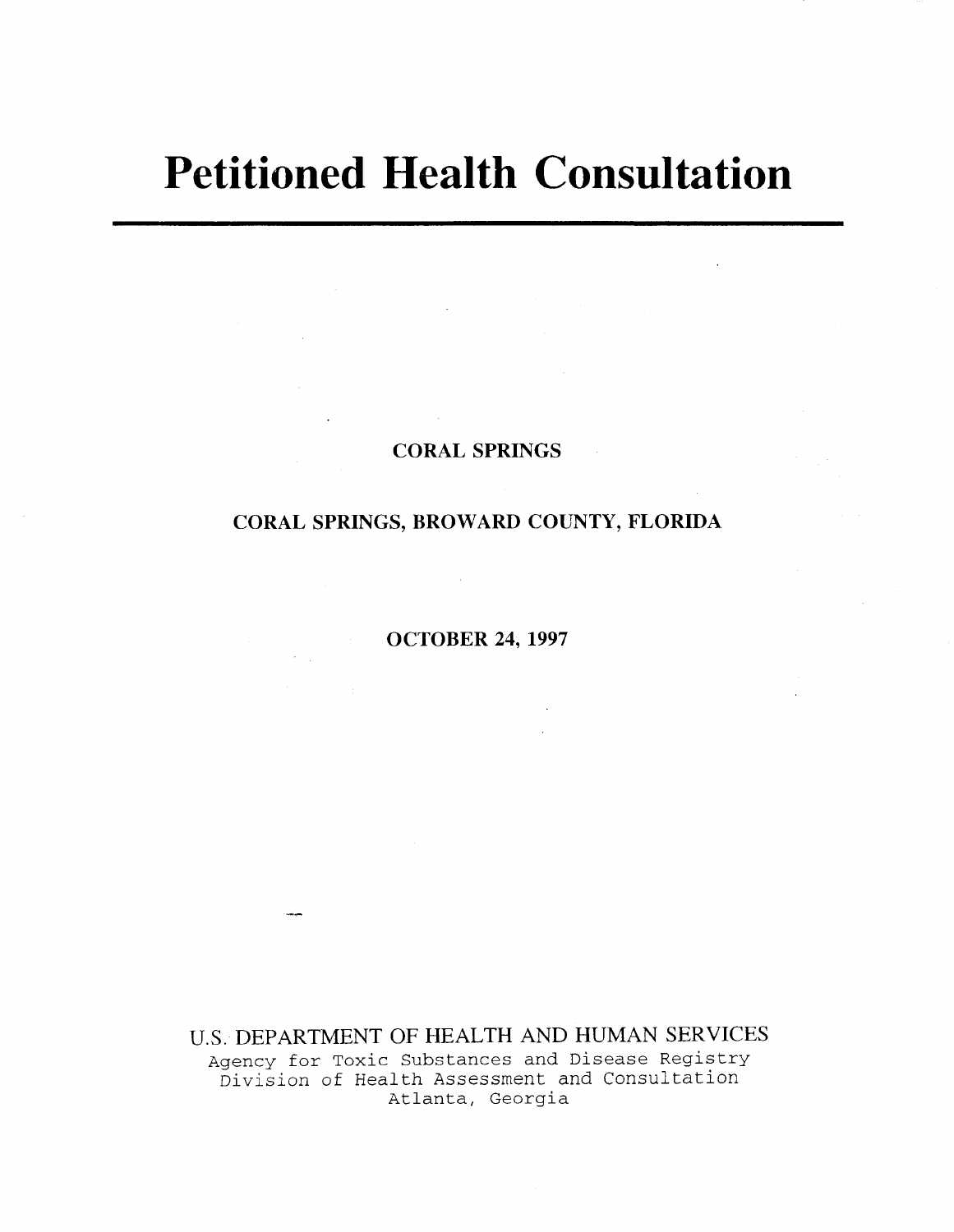## **Health Consultation: A Note of Explanation**

An ATSDR health consultation is a verbal or written response from ATSDR to a specific request for information about health risks related to a specific site, a chemical release, or the presence of hazardous material. In order to prevent or mitigate exposures, a consultation may lead to specific actions, such as restricting use of or replacing water supplies; intensifying environmental sampling; restricting site access; or removing the contaminated material.

In addition, consultations may recommend additional public health actions, such as conducting health surveillance activities to evaluate exposure or trends in adverse health outcomes; conducting biological indicators of exposure studies to assess exposure; and providing health education for health care providers and community members.

This document has previously been released for a 30 day public comment period. Subsequent to the public comment period, A TSDR addressed all public comments and revised or appended the document as appropriate. The health consultation has now been reissued. This concludes the health consultation process for this site, unless additional information is obtained by ATSDR which, in the Agency's opinion, indicates a need to revise or append the conclusions previously issued.

# You May Contact ATSDR TOLL FREE at 1-800-447 -1544

or

Visit our Home Page at: http://atsdrl.atsdr.cdc.gov:/8080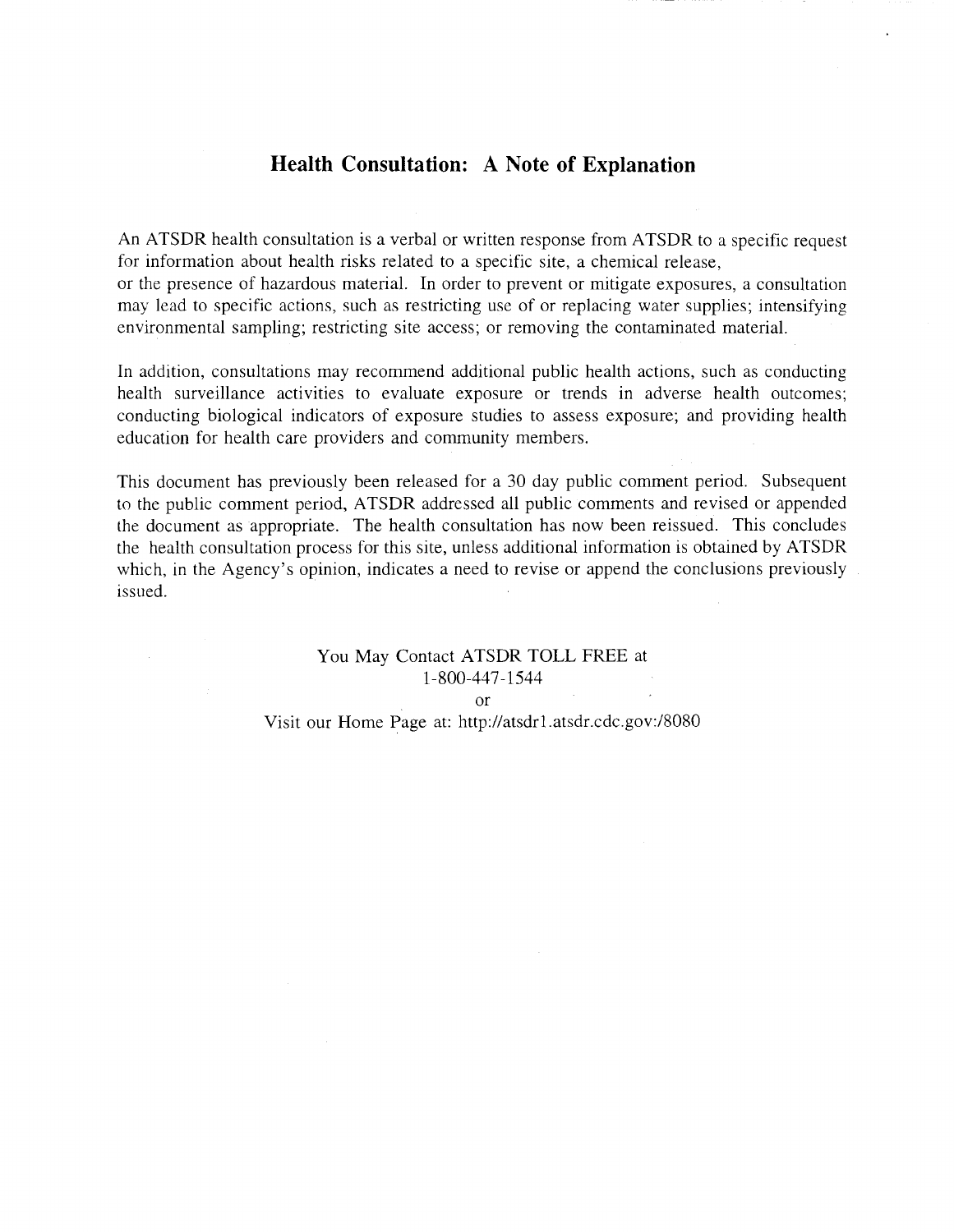# PETITIONED HEALTH CONSULTATION

CORAL SPRINGS

# CORAL SPRINGS, BROWARD COUNTY, FLORIDA

 $\Delta \sim 100$ 

# Prepared by:

Petition Response Branch Division of Health Assessment and Consultation Agency for Toxic Substances and Disease Registry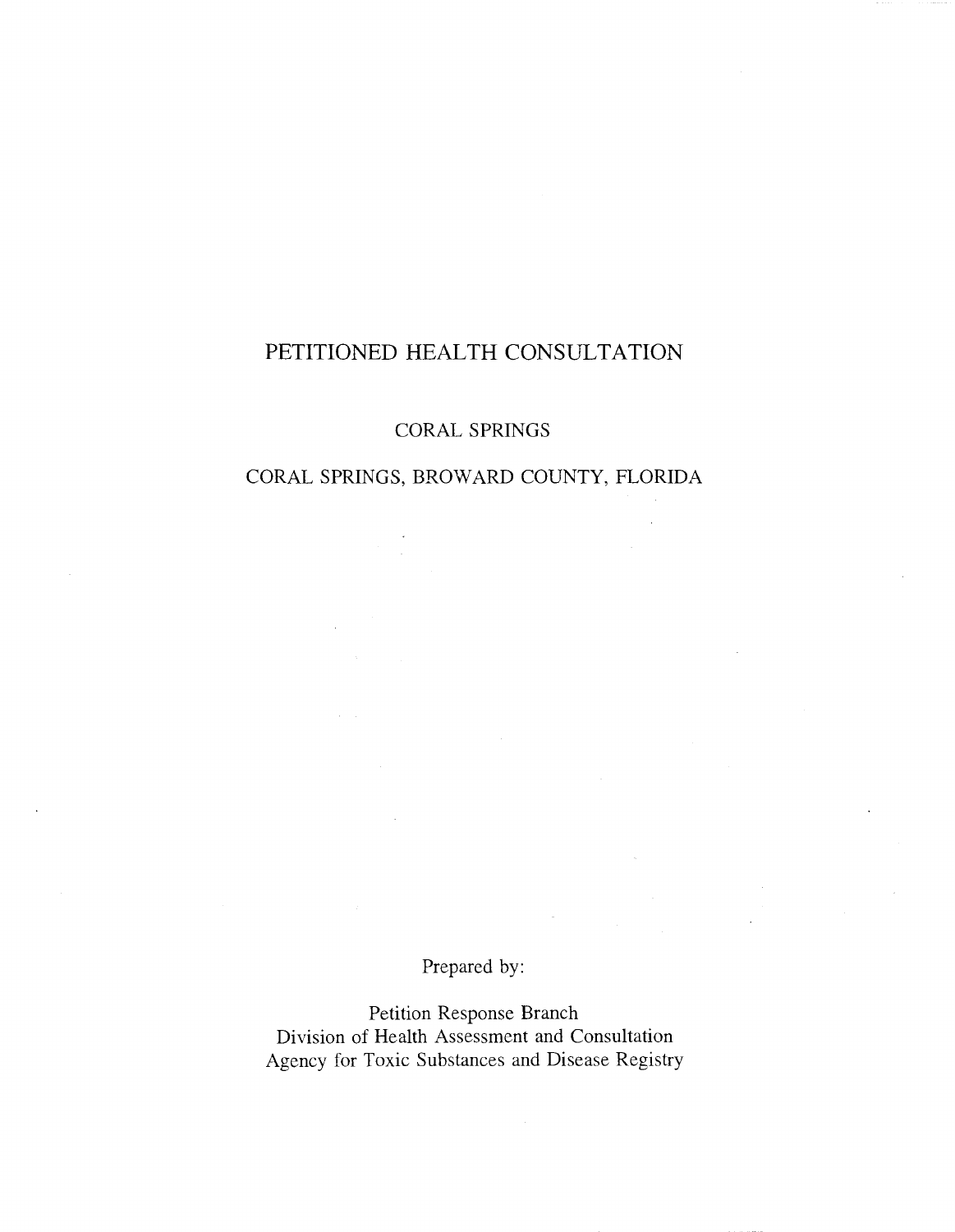#### BACKGROUND AND STATEMENT OF ISSUES

A private citizen in the city of Coral Springs, requested the Agency for Toxic Substances and Disease Registry (ATSDR) to review drinking water data and determine if contaminants are present and at concentrations of public health concern. U.S. Census data for 1990 reported that Coral Springs in Broward County, Florida, had a population of 79,443 and 27,014 households. The median age was 31.6 years, with 31% of the population less than 18 years and 7.0% 65 years and over. The median price owner-occupied housing unit was \$160,200, and median family income was \$49,856. The data reported the following distribution: white (86%), Hispanic origin  $(7.1\%)$ , black  $(3.5\%)$ , Asian or Pacific Islanders  $(2.1\%)$ , American Indian, Eskimo, or Aleut  $(0.2\%)$ , and other  $(1.1\%)$ . Coral Springs area residents receive drinking water from blended groundwater tapped from four wells at 130 feet deep. The water is treated, tested for chemical and microbial contaminants, and distributed to area residences through either the North Springs Improvement District or the Royal Utilities Rainbow Management Distribution System.

ATSDR staff met with community members on May 19, 1997, to discuss health concerns. Community members have expressed concern over a multitude of health ailments including cancer (breast, colon, skin, throat, brain, stomach, prostate), dizziness, low blood pressure, burning sensations (skin, stomach, ovaries), distention, unexplained weight loss, vertigo, ear problems (ringing, clicking, whirring), hormone problems, hair falling out, shortness of breath, respiratory problems, nausea, vomiting, severe problems with monthly cycles (women), unexplained bleeding, swelling of lymph nodes, passing out, intense sweating, severe headaches, pain (neck, lower back, joints), muscle weakness (shoulders, arms, legs, ankles), tongue coating, growths and death (residents, pets). Community members strongly believe that contaminants in their drinking water have resulted in these adverse health ailments.

Sampling of the public water distribution system took place on several occasions. Water samples were tested for all the priority pollutants or pollutants defined in the Code of Federal Regulations 40, Part 141, including volatile organic compounds, organic compounds to include pesticides, and metals. Water samples from the North Springs Improvement District distribution system were collected and analyzed in June 1996 (1). The United States Environmental Protection Agency (EPA) contracted Precision Environmental Laboratories, Inc. to perform an ammonia nitrogen test on several water samples collected in January 1997 (2). The Broward County Health Department collected and analyzed unfiltered water samples on January 16 and 29, 1997, from residential water taps in Coral Springs (3). Table 1 presents the results of these sampling events. (See Appendix A for defmitions of the comparison values in Table 1).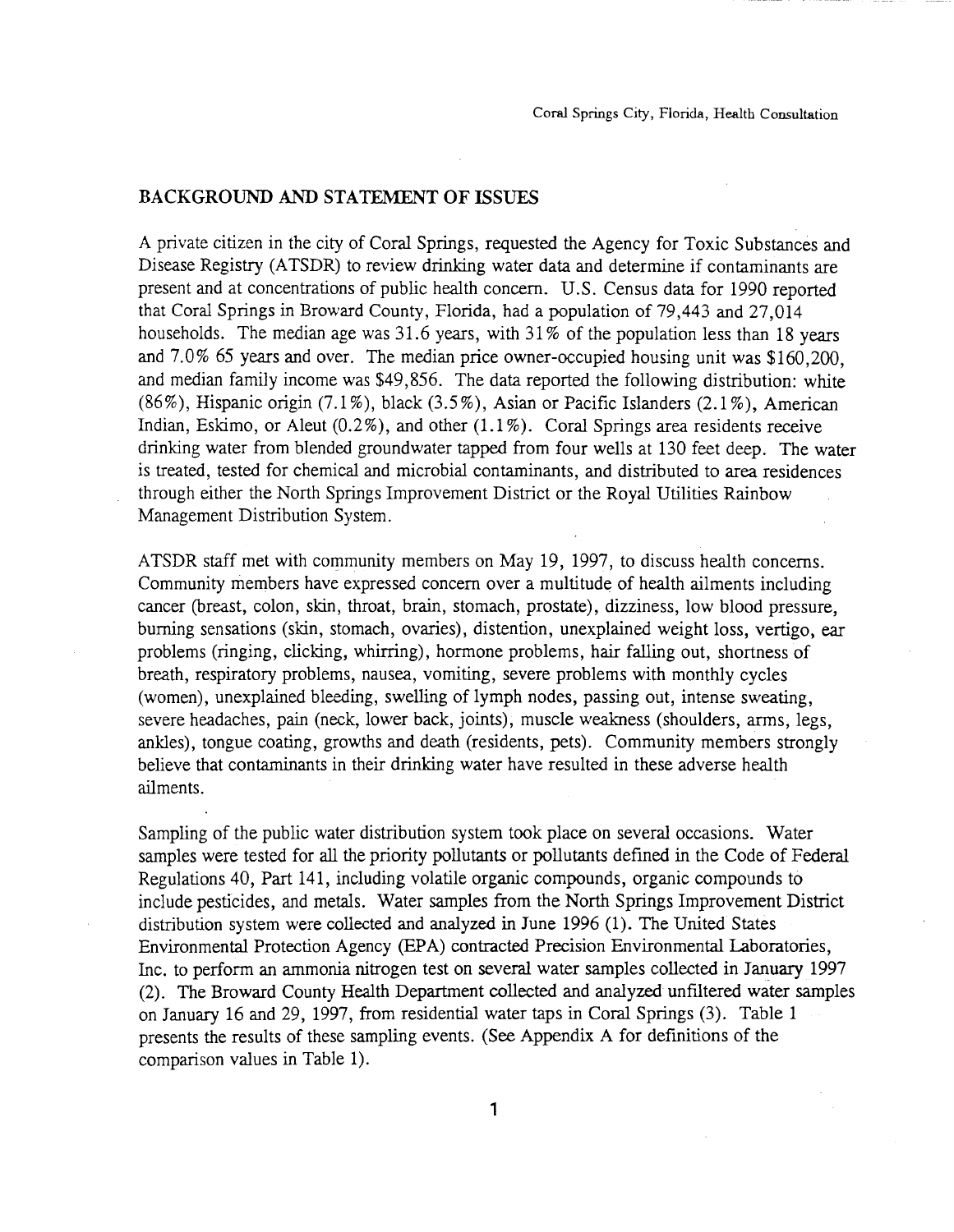| Public Water Well Data<br>Table 1: |                                  |             |                   |                                          |  |  |
|------------------------------------|----------------------------------|-------------|-------------------|------------------------------------------|--|--|
| Contaminant                        | Maximum<br>Concentration<br>ppb. | Qualifier   | Comparison Value* |                                          |  |  |
|                                    |                                  |             | Value ppb         | Source                                   |  |  |
| Aluminum                           | 47                               |             | 50 to 200         | EPA SMCL                                 |  |  |
| Arsenic                            | 0.54                             | I           | 0.02              | <b>CREG</b>                              |  |  |
|                                    |                                  |             | 3                 | Chronic EMEG (child)                     |  |  |
|                                    |                                  |             | 50                | <b>MCL</b>                               |  |  |
|                                    | 3.1                              | I, Y        | 0.6               | <b>CREG</b>                              |  |  |
| Bromodichloromethane               |                                  |             | 200               | Chronic EMEG (child)<br>$pMCL = 100$ ppb |  |  |
| Calcium                            | 30,000                           |             | None              |                                          |  |  |
| Chloride                           | 61,000                           |             | 250,000           | EPA SMCL                                 |  |  |
|                                    | 22                               | Y           | 6                 | <b>CREG</b>                              |  |  |
| Chloroform                         |                                  |             | 100               | Chronic EMEG (child)<br>$pMCL = 100$ ppb |  |  |
| Chloromethane                      | 0.22                             | T           | $\mathfrak{Z}$    | <b>LTHA</b>                              |  |  |
|                                    |                                  |             | 400               | <b>CLHA</b>                              |  |  |
| Copper                             | 7.5                              |             | 1,000             | EPA SMCL<br>$MCLG = 1,300$ ppb           |  |  |
|                                    | 0.41                             | I, Y        | 0.4               | <b>CREG</b>                              |  |  |
| Dibromochloromethane               |                                  |             | 300               | Chronic EMEG (child)<br>$pMCL = 100 ppb$ |  |  |
| Fluoride                           | 960                              |             | 4,000             | MCL (Fluorine)                           |  |  |
| Iron                               | $120**$                          |             | 11,000 ppb        | EPA III RBC                              |  |  |
| Magnesium                          | 6,000                            |             | None              |                                          |  |  |
| Manganese                          | 0.29                             | $\mathbf I$ | 50                | EPA SMCL                                 |  |  |
| Nickel                             | $1.2\,$                          | $\mathbf I$ | 100               | LTHA, MCL                                |  |  |
|                                    | 70                               |             | 20,000            | RMEG (child)                             |  |  |
| Nitrate                            |                                  |             | 10,000            | MCL                                      |  |  |

 $\mathcal{L}^{\mathcal{L}}$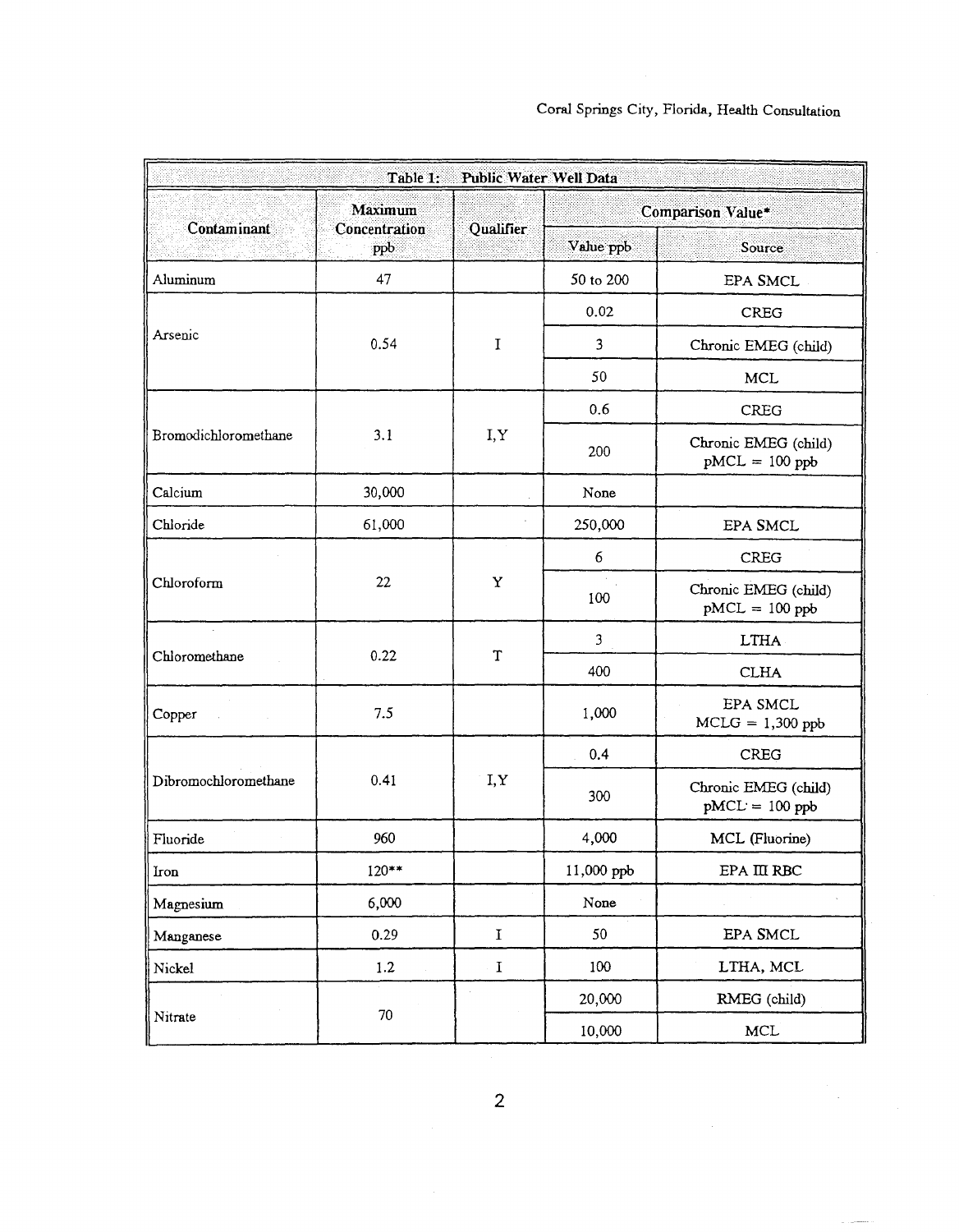#### Coral Springs City, Florida, Health Consultation

| Public Water Well Data<br>Table 1: |          |         |                           |  |
|------------------------------------|----------|---------|---------------------------|--|
| ll Total Nitrate and Nitrite       | 60       | 10,000  | MCL                       |  |
|                                    | 930      | 3,000   | Intermediate EMEG (child) |  |
| Nitrogen (ammonia)                 |          | 30,000  | LTHA                      |  |
| Sodium                             | 33,000   | 20,000  | Recommended Max.***       |  |
| Sulfate (total)                    | 53,600** | 500,000 | pMCL                      |  |
| Zinc                               | $60**$   | 3,000   | Chronic EMEG (child)      |  |

#### TABLE KEY:

\* explanation of comparison values in Appendix A

\*\* well water sample (concentration detected before treatment)

\*\*\* American Heart Association.

 $ppb = parts per billion$ 

 $pMCL =$  proposed maximum contaminant level (Appendix A)

 $I =$  approximate value between detection level and quantitation level

 $T =$  approximate value less than the method detection level

 $Y =$  analysis from unpreserved or improperly preserved samples; result suspect

ATSDR relies on the environmental data in the referenced documents to prepare health consultations. ATSDR staff assumes adequate quality assurance and quality control measures were followed regarding chain-of-custody, laboratory procedures, and data reporting, including adequate detection limits, appropriate sampling methods, and sample holding times. A review of available data from the laboratory reports utilized in this health consultation indicated appropriate quality assurance and quality control measures were followed.

#### **DISCUSSION**

None of the reported substance concentrations exceed either current maximum contaminant Levels (MCLs), which are EPA's legally enforceable drinking water standards (4, 5), or ATSDR's comparison values for chronic, noncancer effects in children. The latter values are ATSDR's most conservative comparison values for noncancer effects. Only the agency's cancer risk evaluation guides (CREGs) are more conservative. Comparison values are typically orders of magnitude lower than levels known to cause adverse health effects in animals or humans.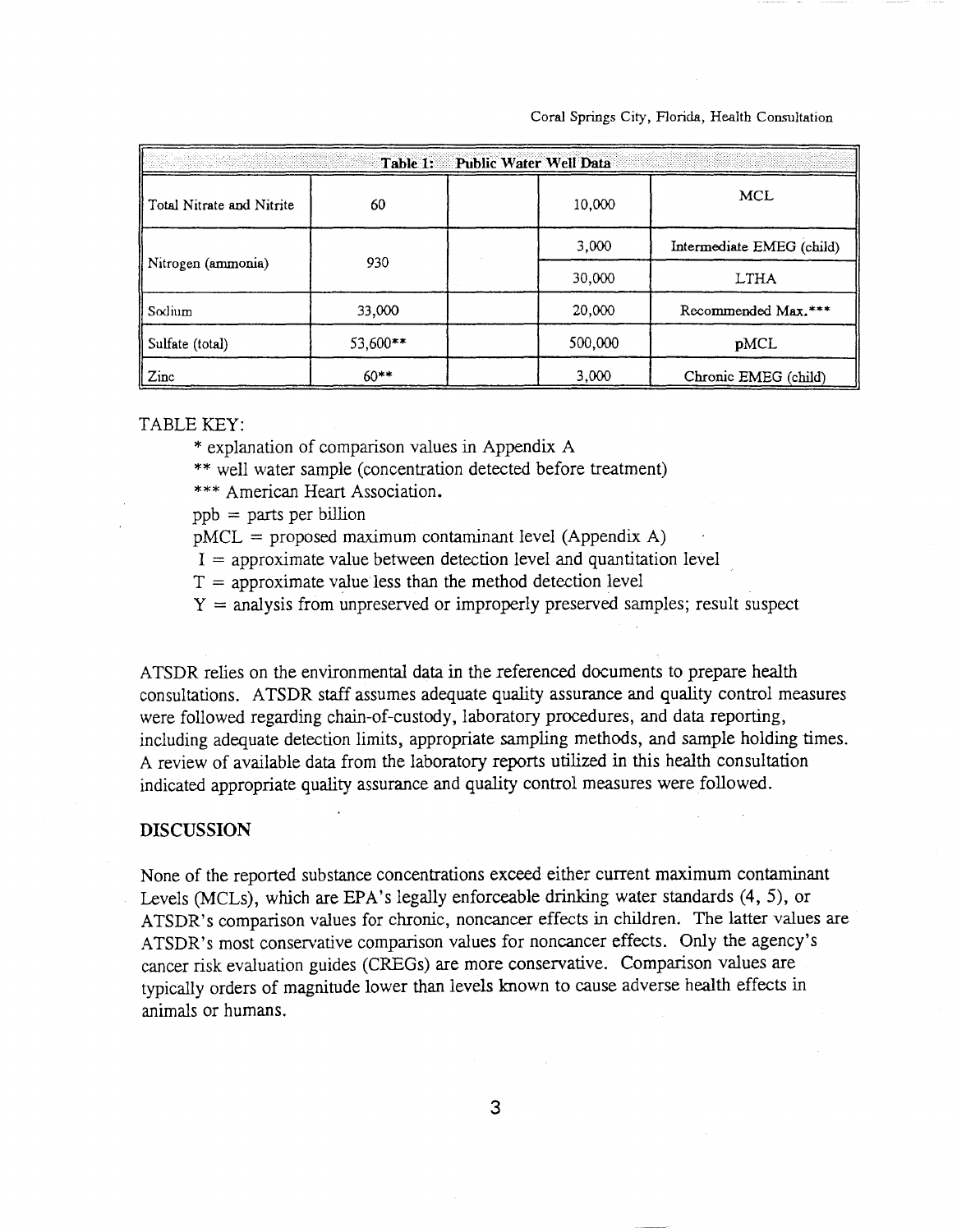Except for the chlorination by-products chloroform, bromodichloromethane (BDCM), and dibromochloromethane (DBCM), all of the substances found in public well water in Coral Springs (Table 1) are normal constituents of the natural environment. Many of these, including copper, zinc, fluorine, iron, magnesium, manganese, calcium, and sodium, are not only relatively nontoxic, but are also essential nutrients required in comparatively large amounts (1-100 or more milligrams per day) for the maintenance of normal function and good health. (Nickel and arsenic are required in trace amounts in animals, and maybe in humans as well.) Because of the nutritional importance of these substances, the body employs homeostatic mechanisms that maintain relatively constant levels of them in the blood, even though dietary intakes vary substantially (6). These homeostatic mechanisms increase retention when the intake is low and increase elimination and/or sequestration when intake exceeds the body's needs. As a result, nutritional deficiency of these substances is uncommon and toxicity resulting from excess dietary intakes is even rarer, usually requiring the ingestion of very large amounts (6). Because toxicity by the oral route is so unusual, ATSDR does not even have health-based comparison values for most of them. That is why the secondary maximum contaminant level (SMCL) is used as a comparison value for several of the substances listed in Table 1.

The maximum detected concentration of sodium  $(33,000$  parts per billion (ppb)) marginally exceeded the American Heart Association's recommended maximum level of 20,000 ppb in drinking water (Table 1). However, based on the default assumption that adults drink 2 liters of water per day (i.e., approximately eight 8-ounce glasses of water per day), the resulting daily intake (66 milligrams) would still be less than 15 % of the Food and Drug Administration's recommended dietary allowance and less than 3 % of the lowest level at which adverse effects have been observed (6). Therefore, this concentration would not likely present a health problem.

Arsenic, BDCM, chloroform, and DBCM were present in Coral Springs drinking water at levels that exceeded ATSDR's CREGs for those substances. However, at the concentrations detected (Table 1), none of these drinking water contaminants pose a realistic cancer hazard to humans. ATSDR's CREGs are the most conservative, theoretical, and assumption-laden of the agency's comparison values. They are based on numerical cancer risk estimates that, in turn, are based on conservative policy assumptions that do not always apply to real world situations. These conservative assumptions ensure protection of the public health in the face of major uncertainties; however, they do not provide a basis for the prediction of actual adverse health effects in humans. As stated in EPA's 1986 Carcinogen Assessment Guidelines, "the true risk is unknown and may be as low as zero". Thus, the mere existence of a CREG for a substance in no way implies that low levels of that substance (e.g., 10 to 100 times higher than the CREG) will, in fact, be carcinogenic to animals or humans. CREGs, and the numerical risk estimate on which they are based, must be interpreted in the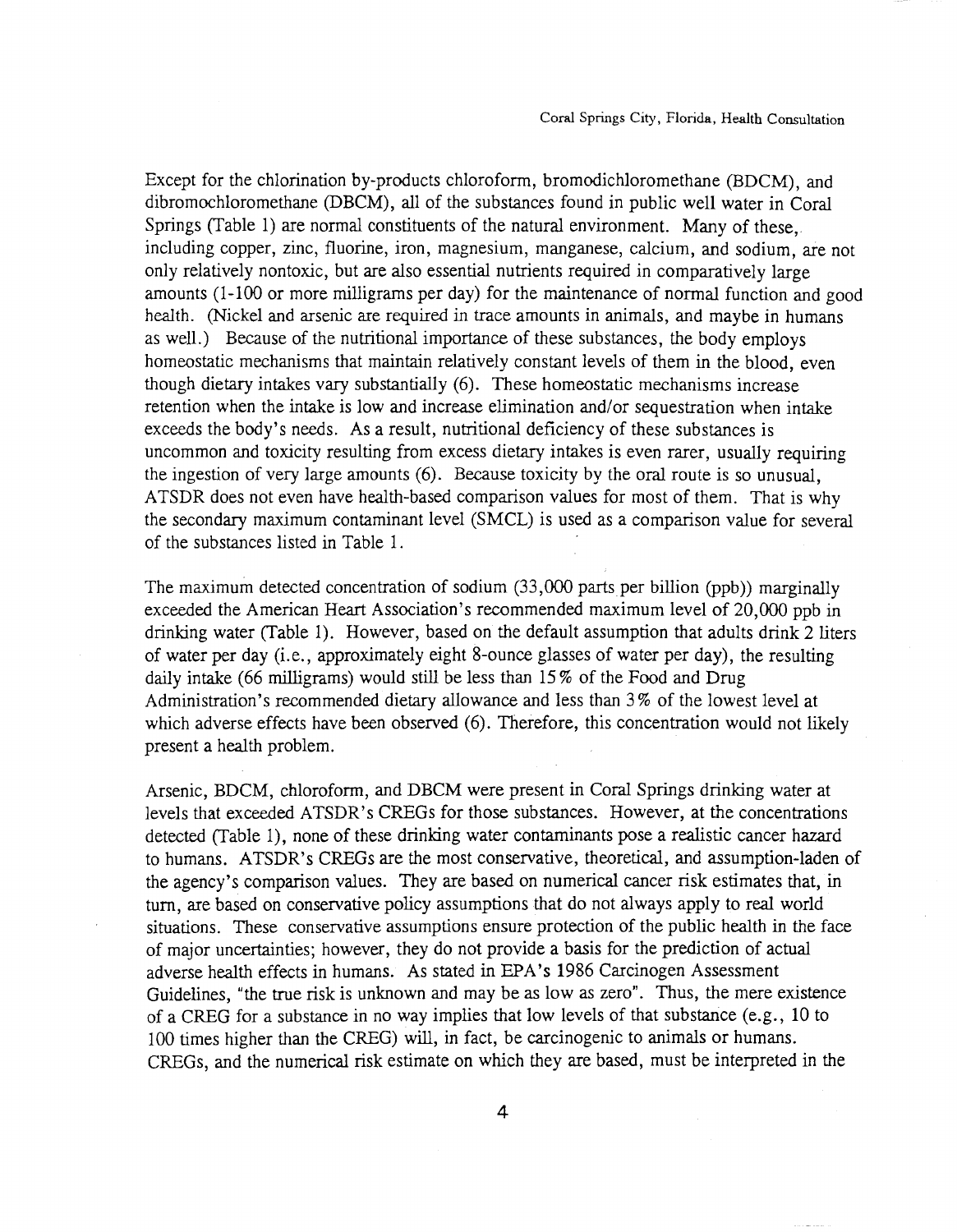context of the variables and assumptions involved in their derivation and in the broader context of biomedical opinion, host factors, and actual exposure conditions.

#### Arsenic:

The maximum level of arsenic detected in Coral Springs drinking water (0.54 ppb) exceeded ATSDR's CREG of 0.02 ppb, but was far below any level known to cause adverse health effects. Studies of arsenical skin cancer in a nutritionally-compromised, Taiwanese population with prolonged exposure to high levels of arsenic in groundwater  $(170 > 800$  ppb), in addition to other dietary sources that were inadequately accounted for, provide the primary basis of ATSDR's CREG for arsenic in drinking water. However, several epidemiological studies in the U.S., where nutritional status is better, sources of food and water are more varied, and arsenic concentrations are lower, have failed to show any association between arsenical skin cancer and arsenic in groundwater (7, 8). Furthermore, both carcinogenic and noncarcinogenic effects of arsenic in humans appear to require daily exposure in excess of an apparent threshold of about 400 micrograms per day  $(\mu g/day)$  (9). Because effective inorganic arsenic detoxification pathways exist in the body, blood arsenic levels do not even begin to rise in response to increased exposure until the intake exceeds about 200  $\mu$ g/day. The later intake rate would correspond to a drinking water level of 100 ppb, assuming consumption of 2 liters of water per day. There is even some evidence to suggest that arsenic (at approximately 16 to 50  $\mu$ g/day) is an essential trace nutrient with anticancer value in humans as well as animals (10).

#### Chlorination By-Products:

While BDCM, chloroform, and DBCM did not exceed either current MCLs or ATSDR's comparison values for chronic, noncancer effects in children, they were present at levels that exceeded ATSDR's CREGs for those substances. The residues of chloroform, BDCM, and DBCM detected in Coral Springs drinking water appear to be chlorination by-products which, ATSDR does not consider a significant health hazard of any kind at the levels indicated.

The assumption that these chlorination by-products may be carcinogenic to humans is largely based on the observation that very high, *toxic* or near *toxic* doses of these substances administered in oil by gavage, produced sex and species-specific tumor responses in the livers, kidneys and/or large intestines of mice and rats at doses that were probably toxic to those organs (11-13). The doses required to induce cancer were 100,000 to a million times higher than the doses that Coral Springs residents are likely to receive from their drinking water. More important, however, the weight of currently available evidence suggests that very high doses of these same chemicals (i.e., doses similar to or only slightly lower than those doses that were carcinogenic in the gavage studies) will not cause cancer in rodents when they are administered in drinking water *ad libitum*, *i.e.*, allowing the animals to drink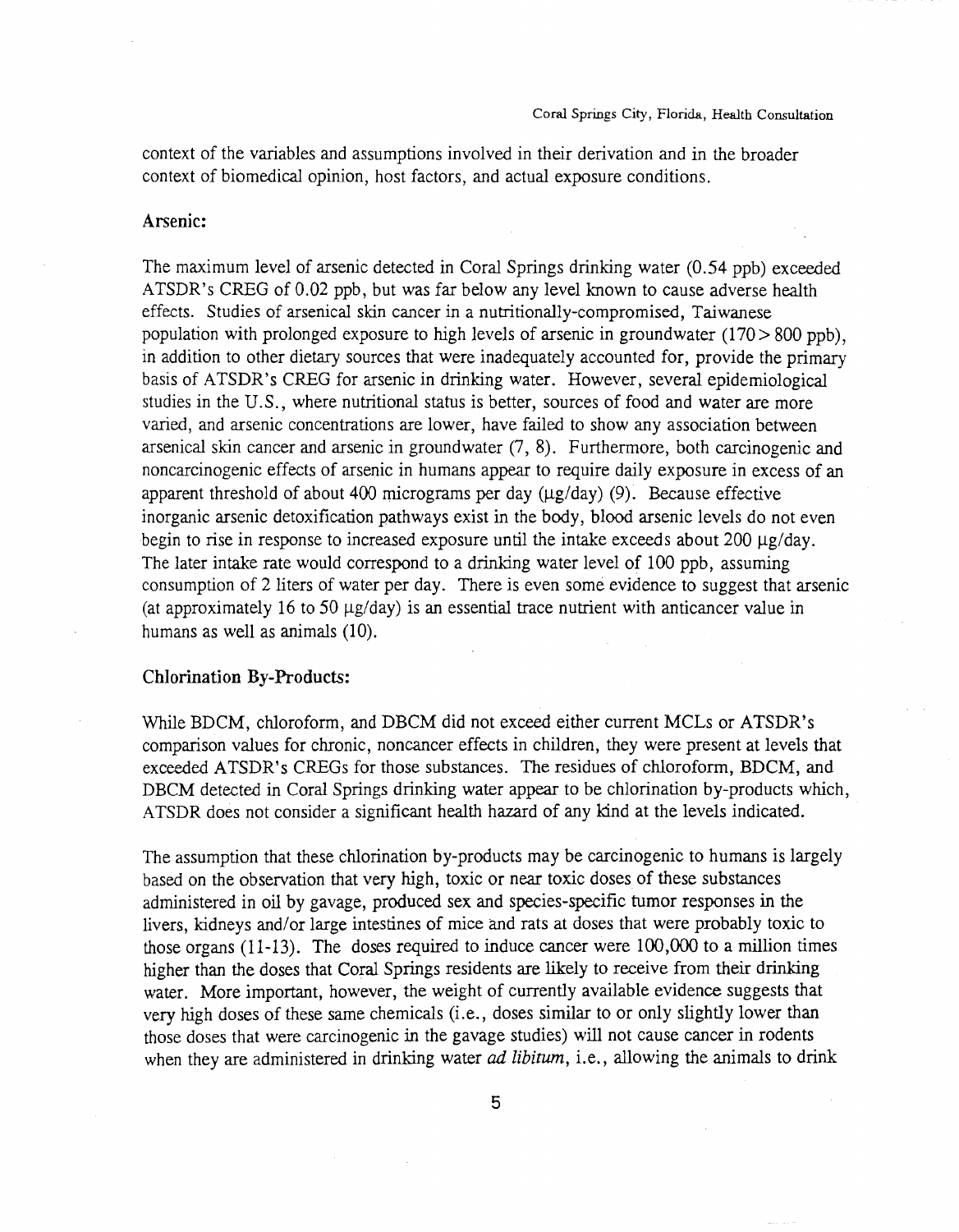freely and as much water as they desire, the way humans are exposed (14-17). Depending on whether it labels the relevant animal data as sufficient or limited, the International Agency for Research on Cancer classifies individual chlorination by-products as either Group 2B, possibly carcinogenic to humans (chloroform and BDCM) or Group 3, not classifiable as to human carcinogenicity (DBCM).

A few studies have identified a weak association between low increases of bladder and/or colorectal cancer and exposure to chlorinated drinking water (17). However, because of the methodological limitations inherent in these studies (e.g., inadequate data on actual exposures and on the distribution of confounding factors), no direct link between specific chemicals in the water and observed health effects can be inferred from the data with any confidence. The small differences observed in these studies could merely reflect a slightly higher prevalence of certain known risk factors having nothing to do with the drinking water *per se* (e.g., occupational exposures, smoking, diet, urban versus rural lifestyles, etc.) in communities with chlorinated drinking water, compared to those without chlorination.

In any case, the hypothetical health risks that may be associated with chlorination of drinking water are trivial by comparison to the very real risks of waterborne, microbial diseases that chlorination has controlled so effectively for nearly a century. Chlorination of drinking water is the most successful public health measure ever instituted and chlorine has probably saved more lives than any other single chemical in history (17).

#### Combined Effects:

The concentrations in drinking water of the substances listed in Table 1 are of no public health concern, either individually or in combination. Research to date has shown that mixtures of chemicals do not produce adverse effects when the concentrations of the individual components are lower than their respective no-adverse-effect levels (NOAELs) (18- 23). Synergistic effects would not, therefore, be a plausible health concern with regard to the chemicals that Coral Springs drinking water was reported to contain, because the concentrations of all those substances were below the relevant NOAELs by several orders of magnitude (Table 1).

#### CONCLUSIONS AND RECOMMENDATION

Based on the available evidence, none of the adverse health effects described in the statement of concerns appear to be plausibly related to the chemicals detected in the drinking water (Table 1). The levels of all these substances were well below the relevant Environmental Protection Agency drinking water standards and Agency for Toxic Substances and Disease Registry (ATSDR) comparison values for chronic, noncancer effects. Although the levels of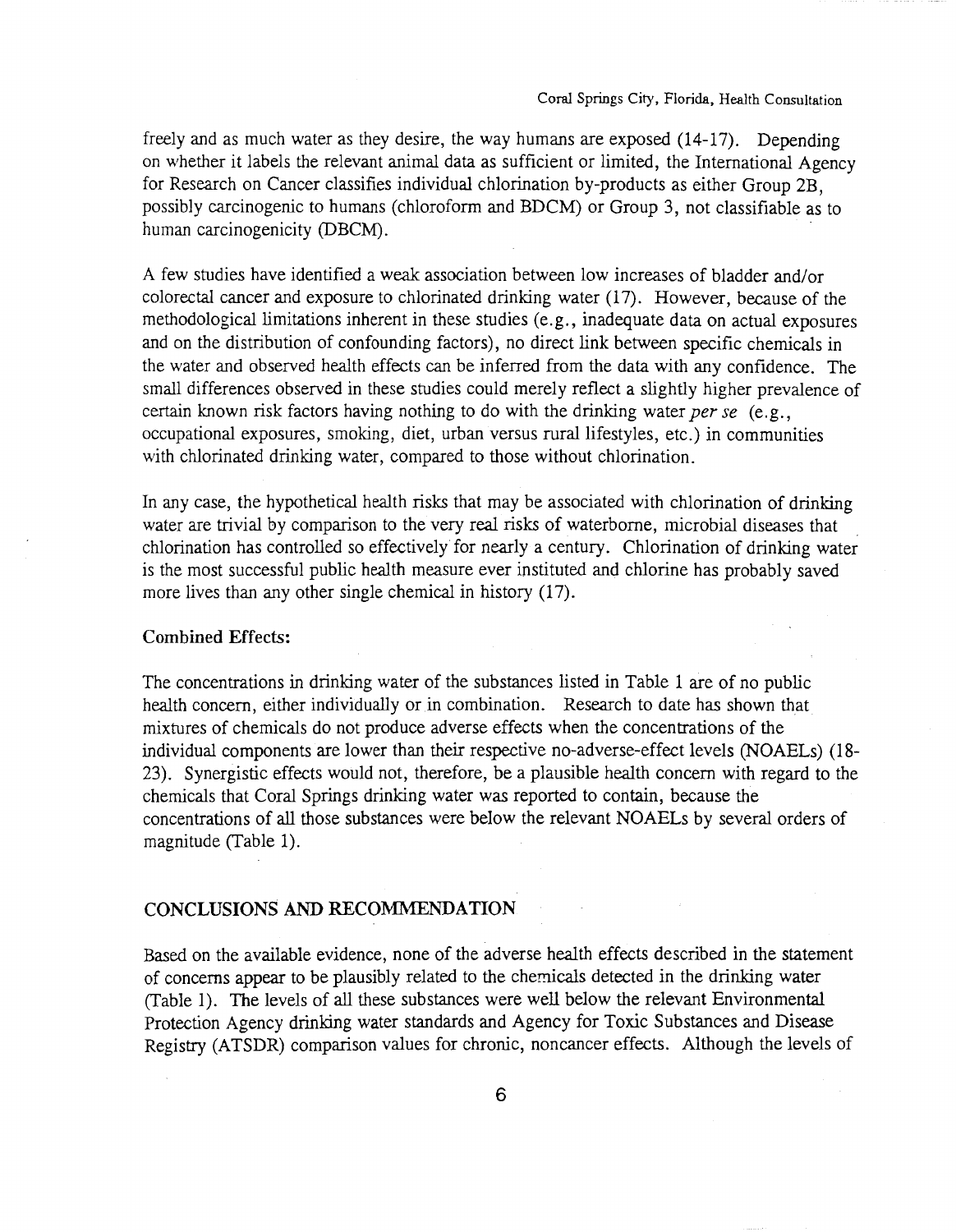#### Coral Springs City, Florida, Health Consultation

arsenic, chloroform, bromodichloromethane, and dibromochloromethane did exceed ATSDR's cancer risk evaluation guides for those compounds, all were well below levels likely to be carcinogenic in either animals or humans. Assuming that the currently available data are both accurate and representative, ATSDR considers that no adverse health effects of any kind are likely to result from drinking any amount of water containing these compounds at the levels detected and recorded in Table 1; the agency, therefore, recommends no further action at this time.

In the absence of additional supporting data, ATSDR cannot speculate about what else the drinking water may contain, what the local incidence of various diseases may actually be, or what the specific causes of individual health problems are. However, should more extensive water analyses be made available to ATSDR, agency staff would review that data and, if necessary, make further recommendations to ensure public health.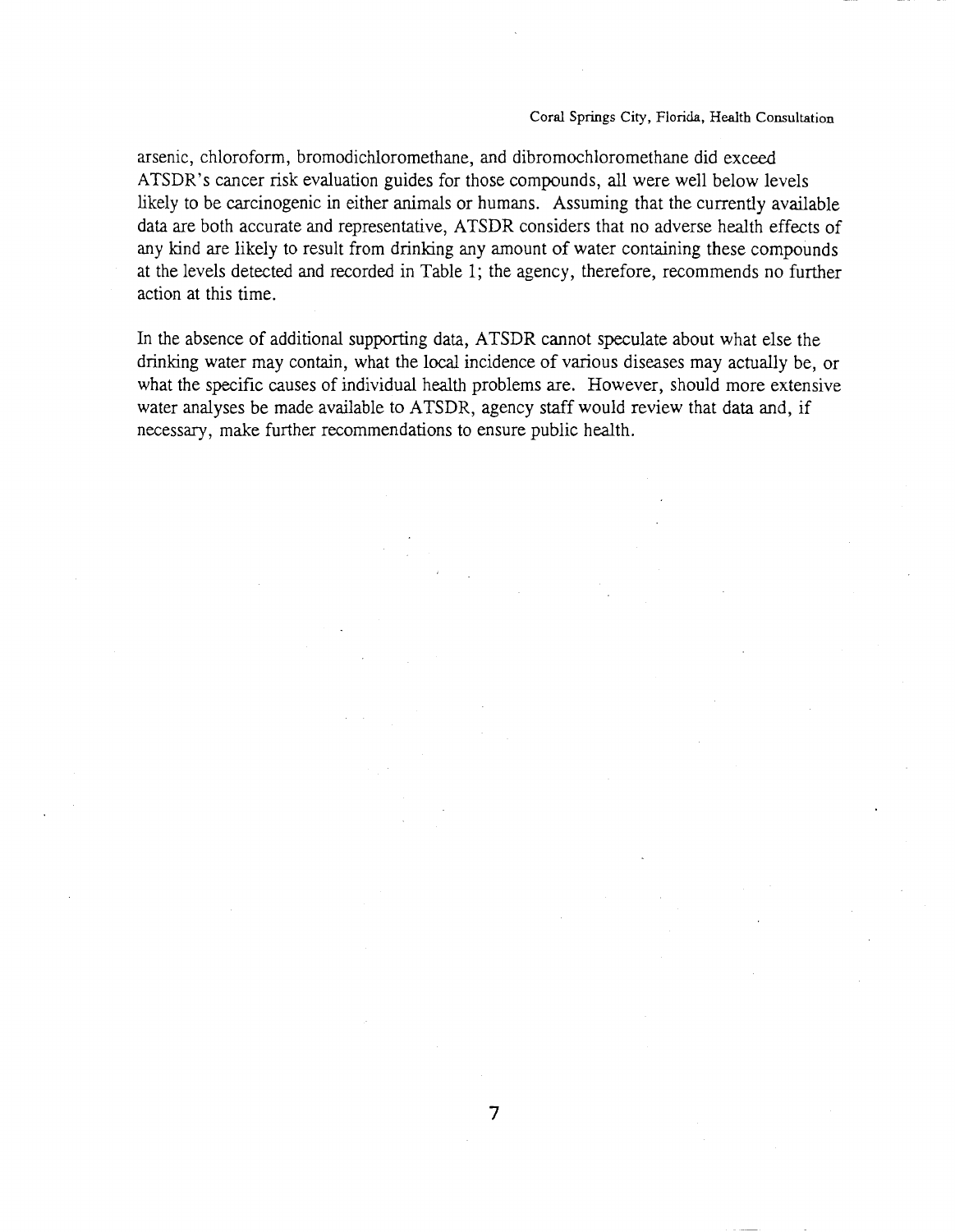Coral Springs City, Florida, Health Consultation

# **Preparers of Report:**

Danielle M. Langmann, MS Environmental Health Scientist

Frank C. Schnell, PhD, DABT Toxicologist

Adele M. Childress, PhD, MSPH Environmental Health Scientist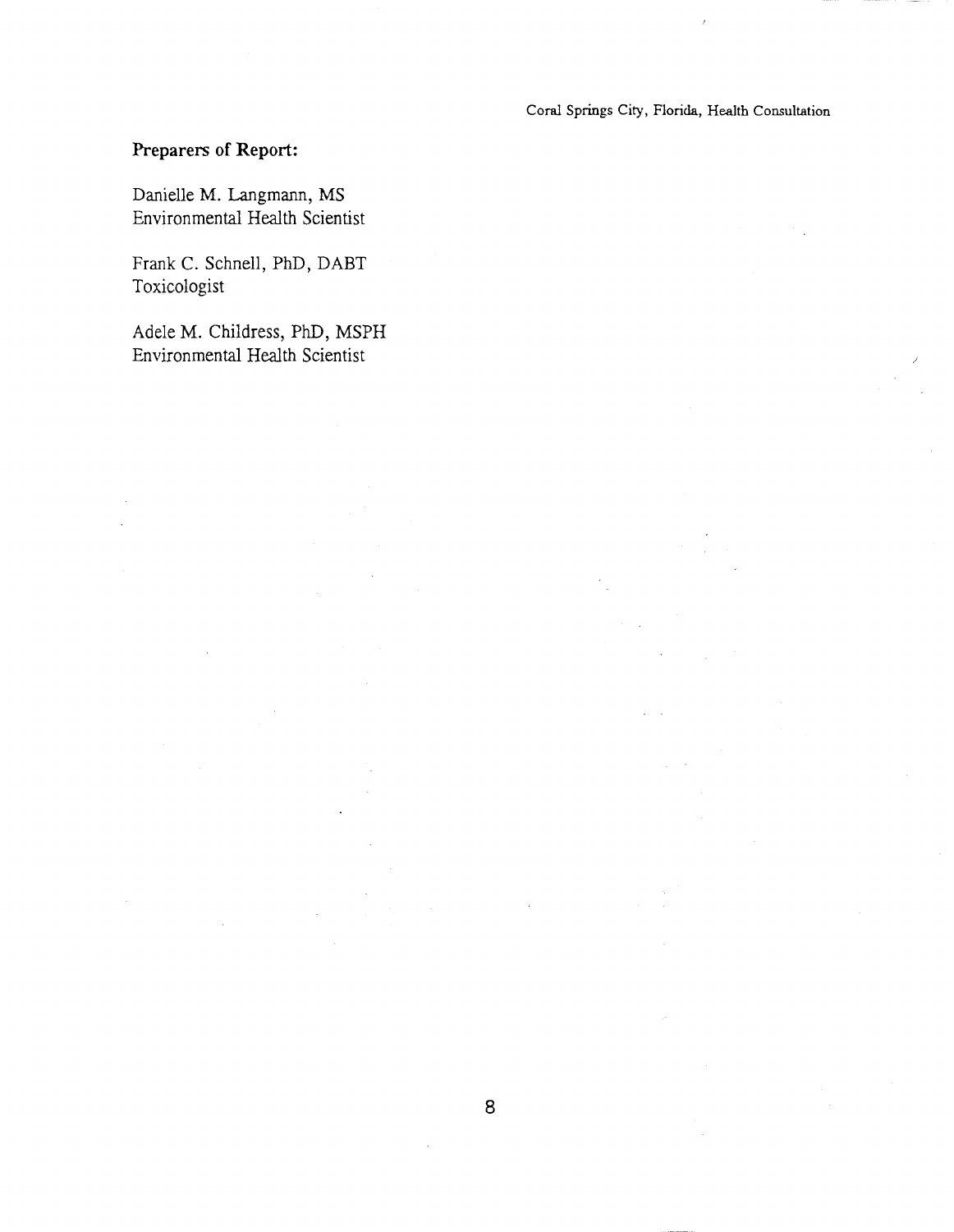#### References:

- 1. Pubic Drinking Water Analysis. Spectrum Laboratories, Inc. North Springs Improvement District: ID Number 4064390. June 19, 1996.
- 2. Ammonia Nitrogen Test. Precision Environmental Laboratory, Inc., Submission Number 9701000225. January 9, 1997.
- 3. Environmental Chemistry Analysis Report. Florida Department of Health, Bureau of Laboratories: Job ID BROWARD-9710130-27 and Job ID BROWARD-970117-03. January 16 and 29,1997.
- 4. Drinking Water and Health, Vol. 3, National Academy Press, Washington, D.C., 1980. Hardness: 268-274; Sodium: 283-293. June 23, 1997
- 5. Drinking Water Regulations and Health Advisories. Office of Water, U.S. Environmental Protection Agency, Washington, D.C. October 1996.
- 6. Food Safety and Toxicity, 1997. (John De Vries, Editor). CRC Press, New York, 1997.
- 7. Toxicological profIle for Arsenic (Update). Agency for Toxic Substances and Disease Registry. Atlanta: U.S. Department of Health & Human Services, Public Health Service; April 1993. Report No. TP-92/02.
- 8. IRIS, 1997. Integrated Risk Information System. Arsenic. U.S. Environmental Protection Agency, Office of Health and Environmental Assessment, Environmental Criteria and Assessment Office; 1997, Cincinnati, OH.
- 9. Stohrer, Gerhard. Arsenic: Opportunity for risk assessment. Archives of Toxicology 1991; 65: 525-31.
- 10. Marcus WL, Rispin AS (1988). "Threshold carcinogenicity using arsenic as an example." In: Advances in modern environmental toxicology, Vol. XV. Risk Assessment and Risk Management of Industrial and Environmental Chemicals. Princeton Scientific Publishing Co., 1988, pp. 133-158.
- 11. Agency for Toxic Substances and Disease Registry, Atlanta: U.S. Dept. of Health & Human Services, Public Health Service. Toxicological profile for Chloroform (Update). April 1993. Report No. TP-92/07.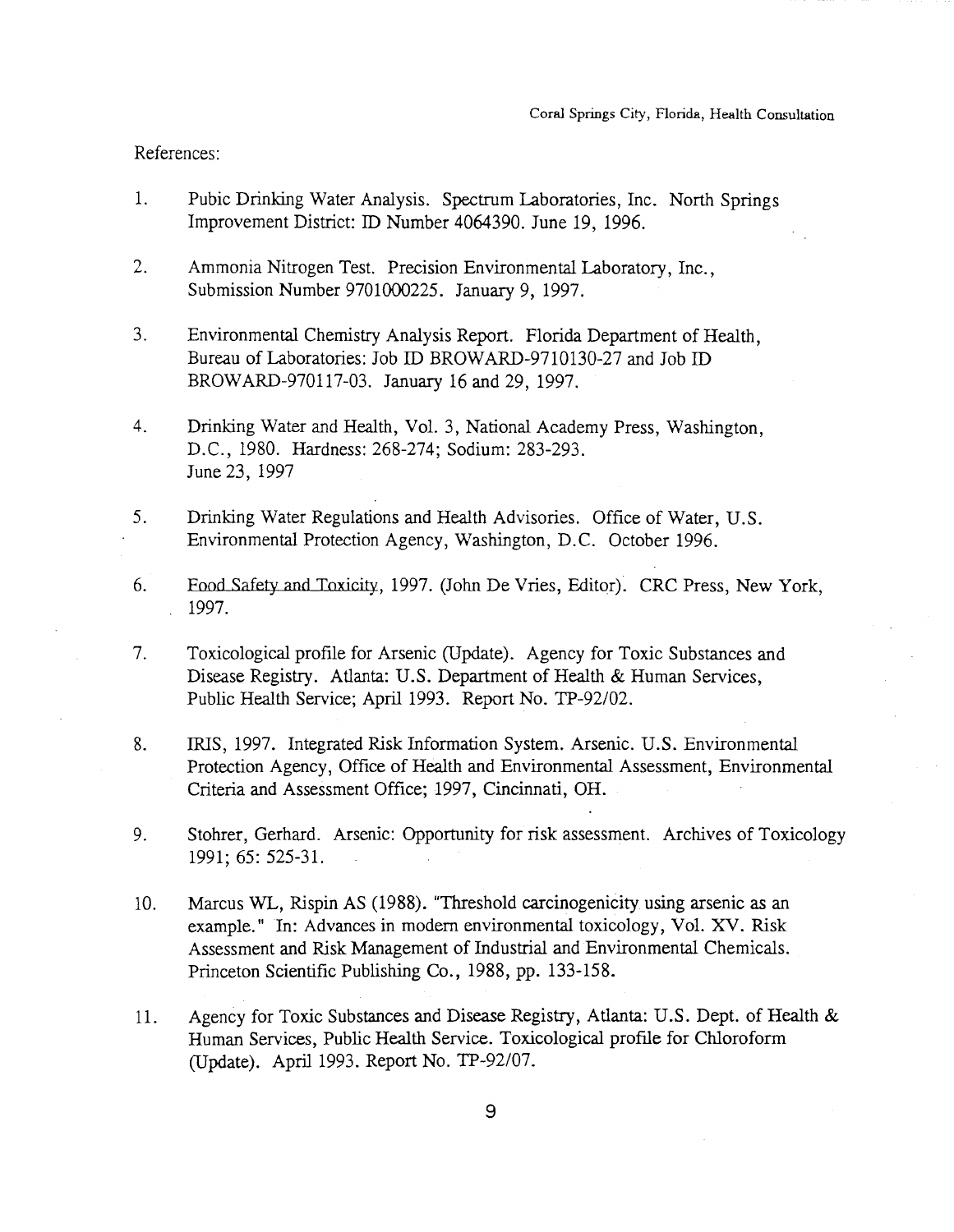- 12. Agency for Toxic Substances and Disease Registry. Atlanta: U.S. Dept. of Health & Human Services, Public Health Service; Toxicological profile for Bromodichloromethane. December 1988.
- 13. Agency for Toxic Substances and Disease Registry. Atlanta: U.S. Dept. of Health & Human Services, Public Health Service. Toxicological profile for Bromoform and Chlorodibromomethane. December 1990. Report No. *TP-90105.*
- 14. Jorgenson, TA, Meierhenry, EF, Rushbrook, CJ, Bull RJ, and Robinson, M. (1985). Carcinogenicity of chloroform in drinking water to male Osborne-Mendel rats and female B6C3F1 mice. Fundamental and Applied Toxicology 5: 760-769.
- 15. Voronin, VM, Donchenko, AI and Korolev, AA (1987). Experimental study of the carcinogenicity of dichlorobromomethane and dibromochloromethane which are formed during the chlorination of water (Russian). Gig. Sanit. p. 19-21. (Eng. Trans.)
- 16. Larson, JL, Wolf, DC, and Butterworth, BE (1993). Acute hepatic and nephrotic effects of chloroform in male F-344 rats and female B6C3F1 mice. Fundamental and Applied Toxicology 20: 302-315.
- 17. Bull, Richard J., Birnbaum, Linda S., Cantor, Kenneth P., Rose, Joan B., Butterworth, Byron, E., Pegram, Rex, and Tuomisto, Juoko (1995). Water chlorination: Essential process or cancer hazard? Fundamental and Applied Toxicology 28: 155-166
- 18. Feron VJ, Jonker D, Groten JP, Horbach GJMJ, Cassee FR, Schoen ED, Opdam JJG. Combination technology: From challenge to reality. Toxicology Tribune 1993; 14: 1-3. .
- 19. Jonker D, Jones MA, Van Bladem PJ, Woustem RA, Til HP, Feron VJ.(1993). Acute 24 hour toxicity of a combination of four nephrotoxicants in rats compared with the toxicity of the individual compounds. Food and Chemical Toxicology 31: 45-52.
- 20. Jonker D, Woustem RA, Van Bladem PJ, Til HP, Feron VJ (1993). Subacute (4-wk) oral toxicity of a combination of four nephrotoxicants in rats: comparison with the toxicity of the individual compounds: Food and Chemical Toxicology 31: 125-136.
- 21. Jonker D, Woustern RA, Van Bladern PJ, Til HP, Feron VJ (1990). Four-week oral toxicity study of a combination of eight chemicals in rats: comparison with the toxicity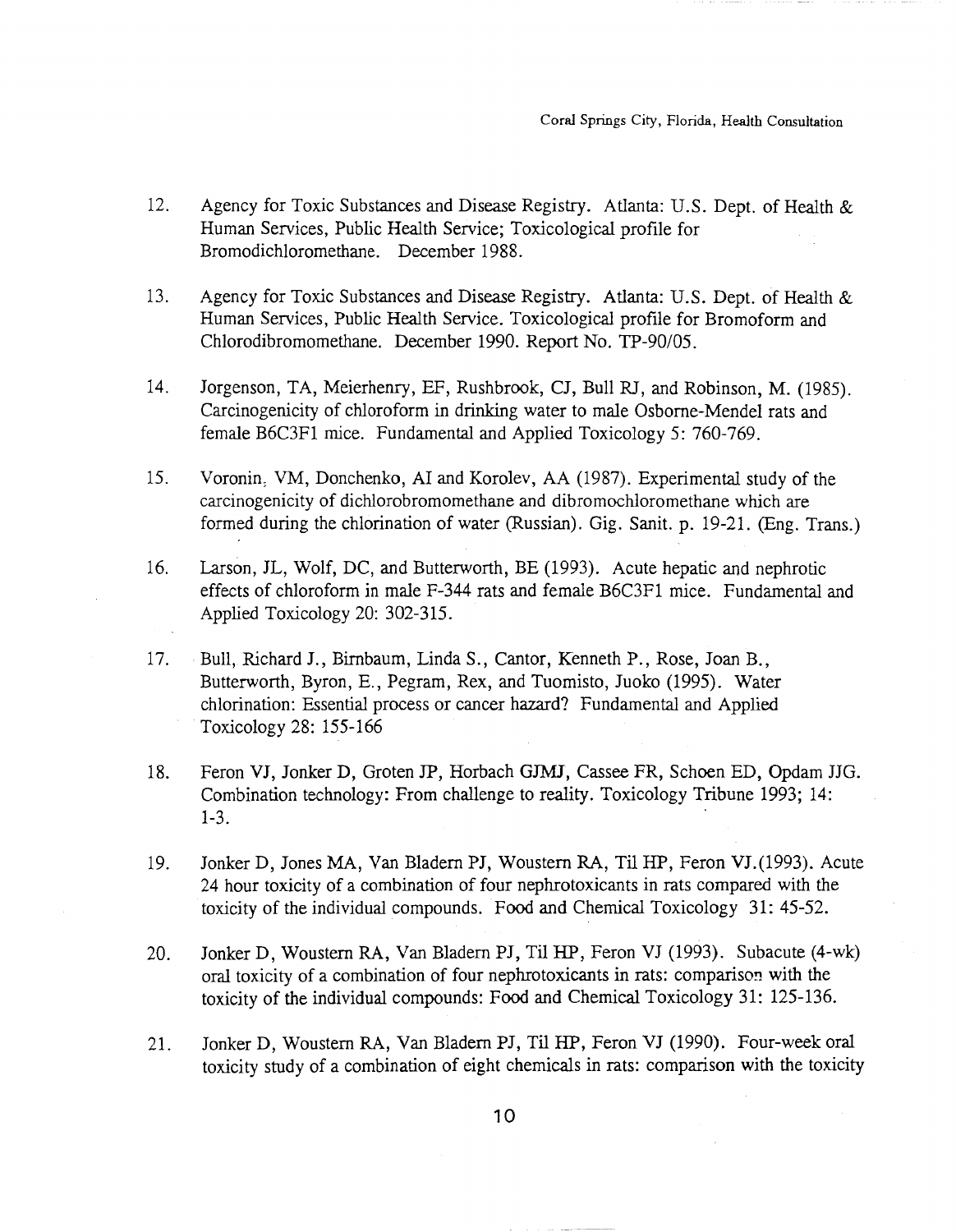of the individual compounds: Food and Chemical Toxicology 28: 623-631.

- 22. Groton JP, Sinkeldam EJ, Luten JB, Van Bladern PJ (1991). Interaction of dietary calcium, potassium, magnesium, manganese, copper, iron, zinc, and selenium with the accumulation and oral toxicity of cadmium in rats. Food and Chemical Toxicology 4: 249-258.
- 23. Groten, JP, Schoen, ED, Van Bladeren, PJ, Kuper, CF, van Zorge, JA, and Feron, VJ (1997). Subacute toxicity of a mixture of nine chemicals in rats: detecting interactive effects with a fractionated two-level factorial design. Fundamental and Applied Toxicology 36: 15-29.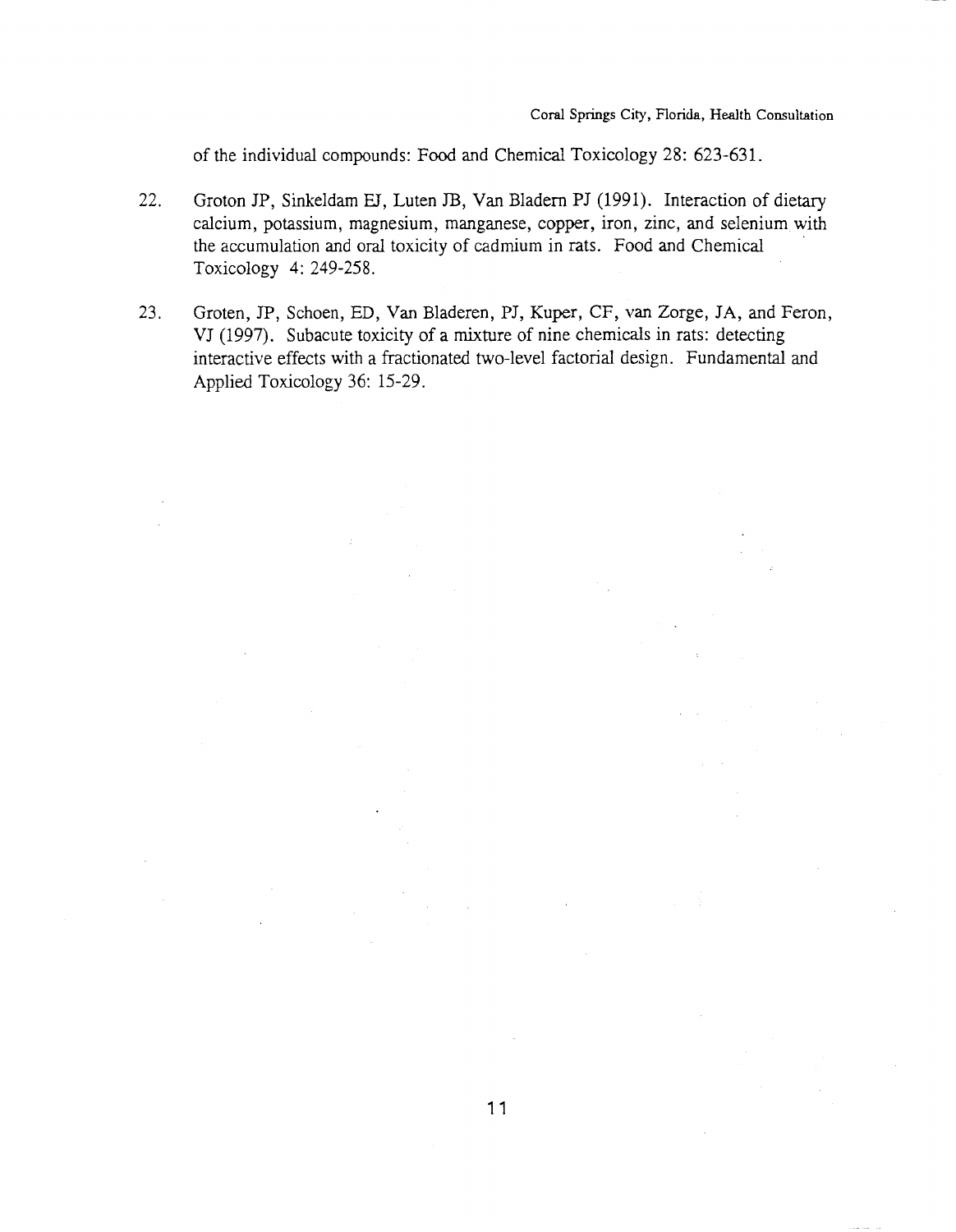#### **APPENDIX A - Comparison Values**

ATSDR comparison values are media-specific concentrations that are considered to be safe under default conditions of exposure. They are used as screening values in the preliminary identification of site-specific" contaminants of concern." The latter term should not be misinterpreted as an implication of "hazard." As ATSDR uses the phrase, a "contaminant of concern" is merely a chemical substance detected at the site in question and selected by the health assessor for further evaluation of potential health effects. Generally, a chemical is selected as a "contaminant of concern" because its maximum concentration in air, water, or soil at the site exceeds one of ATSDR's comparison values.

However, it must be emphasized that comparison values are not thresholds of toxicity. While concentrations at or below the relevant comparison value may reasonably be considered safe, it does not automatically follow that any environmental concentration that exceeds a comparison value would be expected to produce adverse health effects. The whole purpose behind highly conservative, health-based standards and guidelines is to enable health professionals to recognize and resolve potential public health hazards before they can become actual public health consequences. Thus, comparison values are designed to be preventive, rather than predictive, of adverse health effects. The probability that such effects will actually occur depends, not on environmental concentrations alone, but on a unique combination of site-specific conditions and individual lifestyle and genetic factors that affect the route, magnitude, and duration of actual exposure.

Listed and described below are the various comparison values that ATSDR uses to select chemicals for further evaluation, as well as other non-ATSDR values that are sometimes used to put environmental concentrations into a meaningful frame of reference. Also listed below are the abbreviations for some of the more common units of measure.

| <b>CREG</b>  | $=$      | Cancer Risk Evaluation Guides                      |
|--------------|----------|----------------------------------------------------|
| MRL          | $=$      | Minimal Risk Level                                 |
| <b>EMEG</b>  | $=$      | Environmental Media Evaluation Guides              |
| <b>IEMEG</b> | $=$      | Intermediate Environmental Media Evaluation Guides |
| <b>RMEG</b>  | $=$      | Reference Dose Media Evaluation Guide              |
| <b>RfD</b>   | $=$      | Reference Dose                                     |
| <b>RfC</b>   | $=$      | Reference Dose Concentration                       |
| <b>RBC</b>   | $=$      | Risk-Based Concentration                           |
| <b>DWEL</b>  | $=$      | Drinking Water Equivalent Level                    |
| <b>LTHA</b>  | $\equiv$ | Drinking Water Lifetime Health Advisory            |
| <b>MCL</b>   | $=$      | Maximum Contaminant Level                          |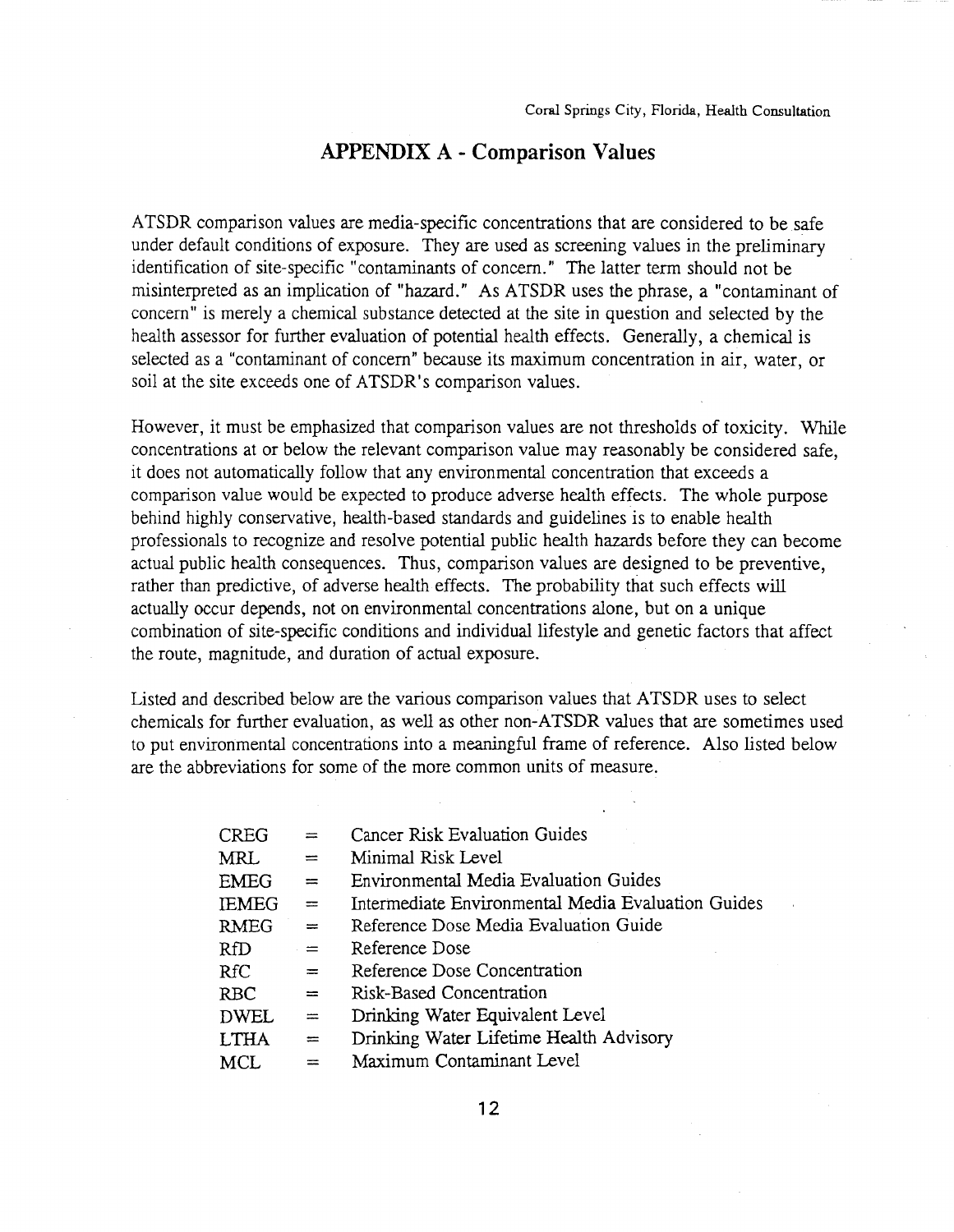| pMCL           | $=$ | Proposed Maximum Contaminant Level                                |
|----------------|-----|-------------------------------------------------------------------|
| PRG            | $=$ | Permissible Remediation Goal (Action Level)                       |
| PEL            | $=$ | Permissible Exposure Limit                                        |
| <b>SMCL</b>    | $=$ | Secondary Maximum Contaminant Level                               |
| <b>TLV</b>     | $=$ | Threshold Limit Value                                             |
| ppm            | $=$ | parts per million (mg/L water or mg/kg soil)                      |
| ppb            | $=$ | parts per billion ( $\frac{ug}{L}$ water or $\frac{ug}{kg}$ soil) |
| kg             | $=$ | kilogram $(1,000$ grams)                                          |
| mg             | $=$ | milligram (0.001 grams)                                           |
| $\mu$ g        | $=$ | microgram (0.000001 grams)                                        |
| L              | $=$ | liter                                                             |
| m <sup>3</sup> | ≕   | cubic meter, referring to 1,000 liters of air)                    |

Cancer Risk Evaluation Guides (CREGs) are estimated contaminant concentrations expected to cause no more than one excess cancer in a million persons exposed over a lifetime. CREGs are calculated from EPA's cancer slope factors or cancer potency factors using default values for exposure rates. However, neither CREGs nor CSFs can be used to make realistic predictions of cancer risk. The true risk is always unknown and may be as low as zero.

Minimal Risk Levels (MRL) are estimates of daily human exposure to a chemical (i.e., doses expressed in mg/kg/day) that are unlikely to be associated with any appreciable risk of deleterious noncancer effects over a specified duration of exposure. MRLs are calculated using data from human and animal studies and are reported for acute ( $\leq$  14 days), intermediate (15-364 days), and chronic ( $\geq$  365 days) exposures. MRLs are published in ATSDR Toxicological Profiles for specific chemicals.

Environmental Media Evaluation Guides (EMEGs) are concentrations that are calculated from ATSDR minimal risk levels by factoring in default body weights and ingestion rates. Chronic EMEGS are guidelines for exposures of greater than 365 days.

Intermediate Environmental Media Evaluation Guides (lEMEG) are calculated from ATSDR minimal risk levels; they factor in 'body weight and ingestion rates for intermediate exposures (i.e., those occurring for more than 14 days and less than 1 year).

Reference Dose Media Evaluation Guide (RMEG) is the concentration of a contaminant in air, water or soil that corresponds to EPA's RfD for that contaminant when default values for body weight and intake rates are taken into account.

Child Longer-Term Health Advisories (CLHA) are contaminant concentrations in water that the Environmental Protection Agency (EPA) deems protective of public health (taking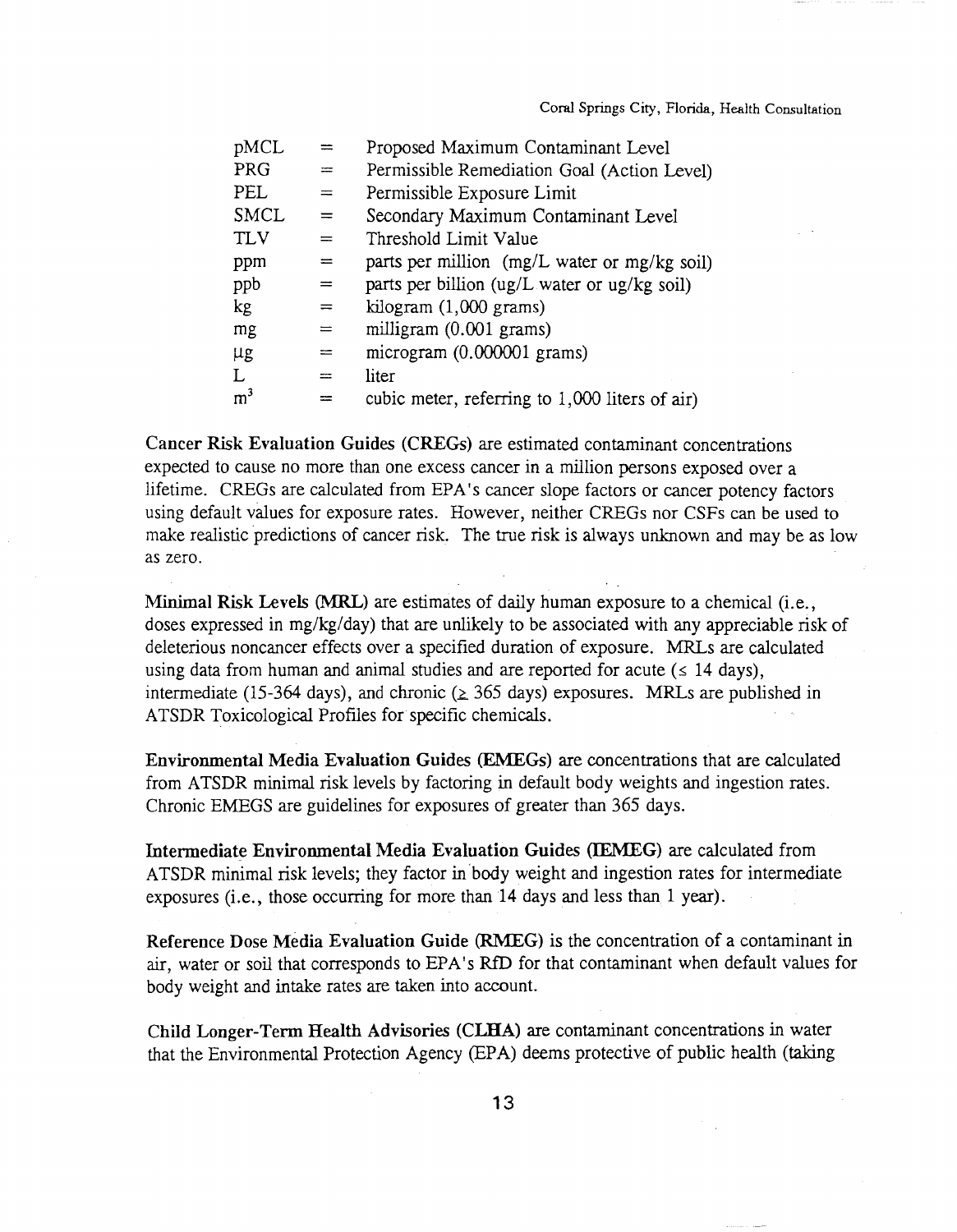into consideration the availability and economics of water treatment technology) over a lifetime (70 years), using a child's weight (10 Kg) and ingestion rate (1 L/day).

EPA·s Reference Dose (RID) is an estimate of the daily exposure to a contaminant unlikely to cause noncarcinogenic adverse health effects. Like ATSDR's MRL, EPA's RfD is a dose expressed in mg/kg/day.

Reference Concentrations (RIC) is a concentration of a substance in air which EPA considers unlikely to cause non-cancer adverse health effects over a lifetime of chronic exposure.

Risk-Based Concentrations (RBC) are media-specific concentrations derived by Region III of the Environmental Protection Agency Region III from RIDs, RfC's, or EPA's cancer slope factors. They represent concentrations of a contaminant in tap water, ambient air, fish, or soil (industrial or residential) that are considered unlikely to cause adverse health effects over a lifetime of chronic exposure.

Drinking Water Equivalent Levels (DWEL) are based on EPA's oral RfD and represent corresponding concentrations of a substance in drinking water that are estimated to have negligible deleterious effects in humans at an intake rate of 2 L/day for life, assuming that drinking water is the sole source of exposure.

Lifetime Health Advisories (LTHA) are calculated from the DWEL and represents the concentration of a substance in drinking water estimated to have negligible deleterious effects in humans over a lifetime of 70 years, assuming 2 L/day water consumption for a 70-kg adult, and taking into account other probable sources of exposure. In the absence of chemical-specific data, the assumed fraction of total intake from drinking water is 20%. Lifetime health advisories are not derived for compounds considered potentially carcinogenic for humans.

Maximum Contaminant Levels (MCLs) represent contaminant concentrations in drinking water that EPA deems protective of public health (considering the availability and economics of water treatment technology) over a lifetime (70 years) at an exposure rate of 2 liters of water per day.

Secondary Maximum Contaminant Levels (SMCL) are secondary drinking water standards that are unenforceable federal guidelines regarding taste, odor, color and certain other nonaesthetic effects of drinking water. EPA recommends them to the states as reasonable goals but federal law does not require water systems to comply with them.